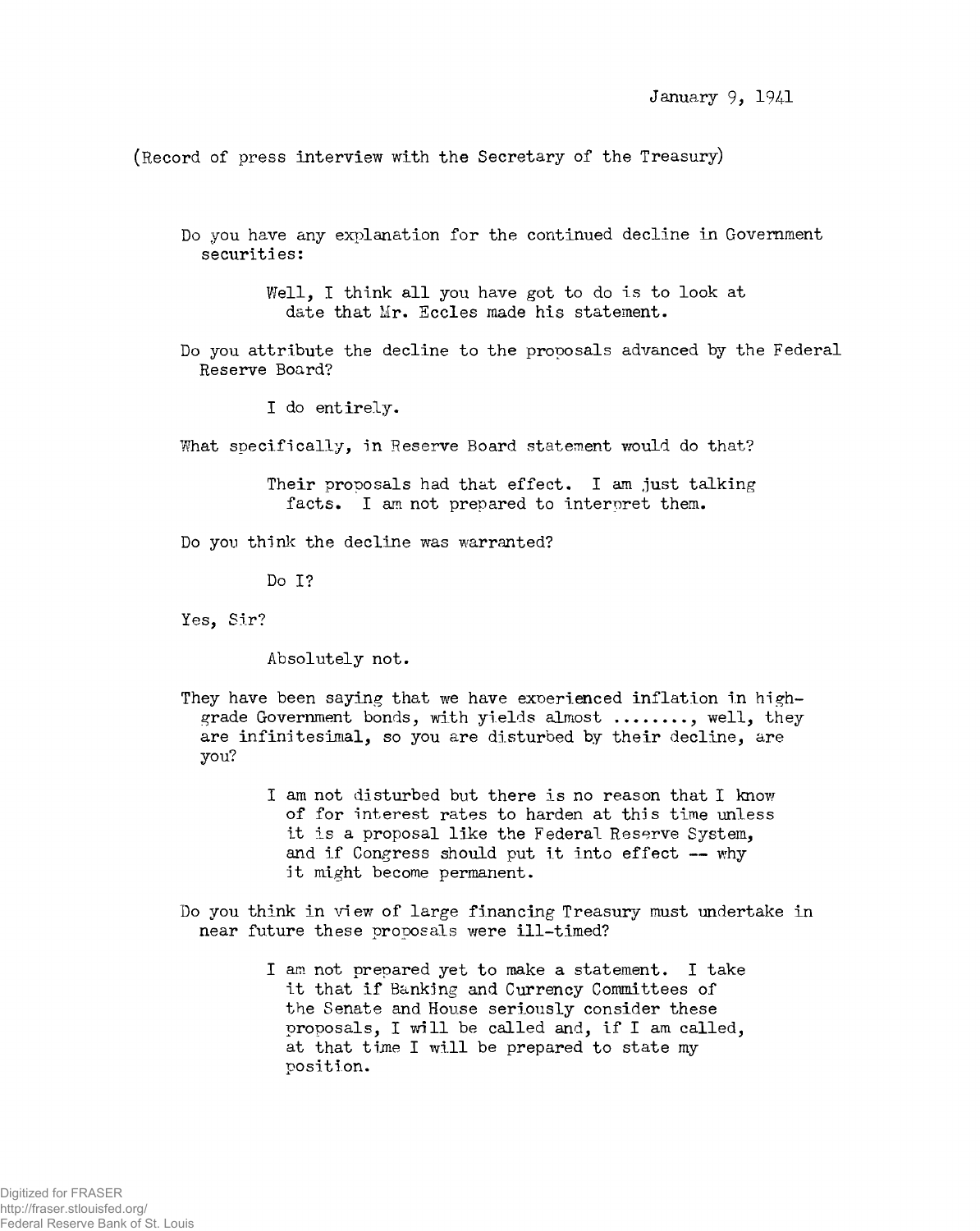$Mr.$  Secretary  $-F$  take it you do not want these interest rates to harden?

- I wouldn't say that. I have always feltit is a question of supply and demand and here In the Treasury we don't know of any demand which should cause such a sharp rise in interest rates as that which has taken place since the first of January. That not only goes for the Treasury but everybody else, whether he wants to borrow \$100 - or \$1000 - or a billion dollars. It affects everybody the same.
- You say, Mr. Secretary, that you see no reason at all for the hardening and yet you in that same statement do not say whether you oppose that hardening of interest rates?

Well, I don't believe in taking any artificial means at this time to increase such rates.

In view of that hardening of interest rates and the increase in yields, do you anticipate that you will have to pay a little more for your \$500 million dollars in financing?

It looks that way now.

- In view of the development In the Government bond market plus your comments in connection with that development, can we correctly assime that you are not wholeheartedly in accord with Mr. Secies when these proposals were made?
	- I would rather wait until I have to testify on the whole thing up there. I repeat if Congress takes these proposals seriously and they have hearings, at that time I will be ready to go into the whole matter.

Are you speculating that they will not take them seriously?

Well, I just said if they take them seriously.

Mr. Taft has already taken them seriously.

I said Congress. ........... I have never been in favor of forcing Interest rates down nor up artificially.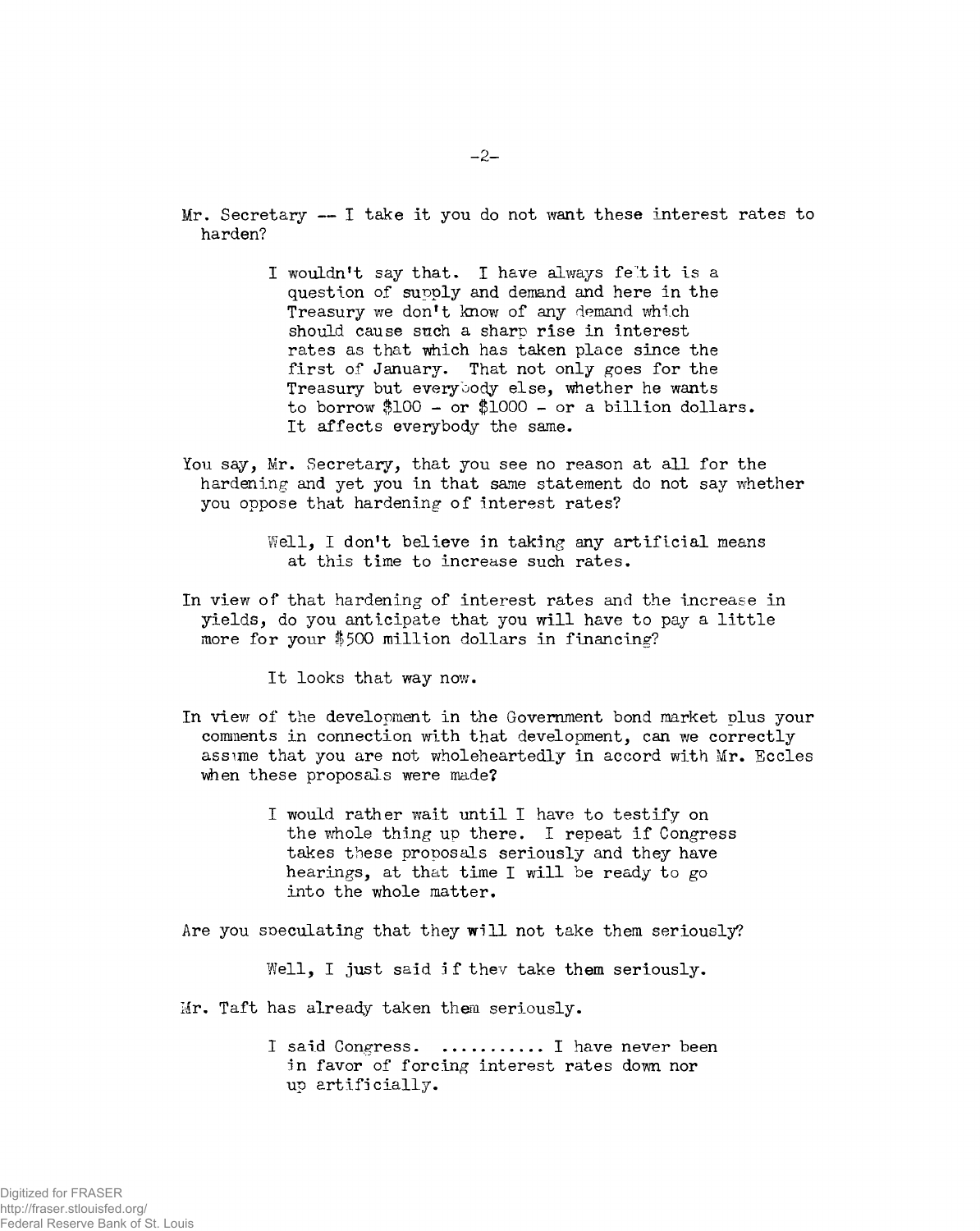Well, your policy of deficit financing in one way has been responsible for so-called artificially low interest rates.

> The point I have always made here, I have never believed in taking legislative means of either forcing money down or forcing it up. As the result of general conditions both within the United States and without, we have had very cheap money. Now naturally here in the Treasury it has been advantageous to us to have it. It has enabled us to borrow at very reasonable rates plus the fact that the public has had confidence in United States securities. Now I know the argument that it is artificially cheap money which has enabled us to borrow, but I have .......... When I came here in November 1933 the conditions were for cheap money and I couldn't borrow more than I think,  $2 \frac{1}{2}$  per cent or  $2 \frac{3}{4}$  per cent for eleven months ........ so unless the public has the confidence in the Government as before and its fiscal policy ........ it is not necessarily a result that you can borrow at a lower rate.

Has this decline warranted any open-market operations to stern the fall?

If it has I have not heard of it. (There was a little horseplay). I mean I can't imagine the Federal Reserve stepping it but they might.

On this question of supply and demand would you consider it fictitious for the Federal Reserve Board to step in?

> Well, I have always been in favor of having what I call a natural bond market and the only excuse for the Federal Reserve or ourselves to step in would be to act as a cushion so as to kee: from there being any air pockets.

Of course, this present decline has been orderly, has it not?

I consider it such. It has been rather sharp but orderly.

Do you consider the Eccles proposal an artificial impetus?